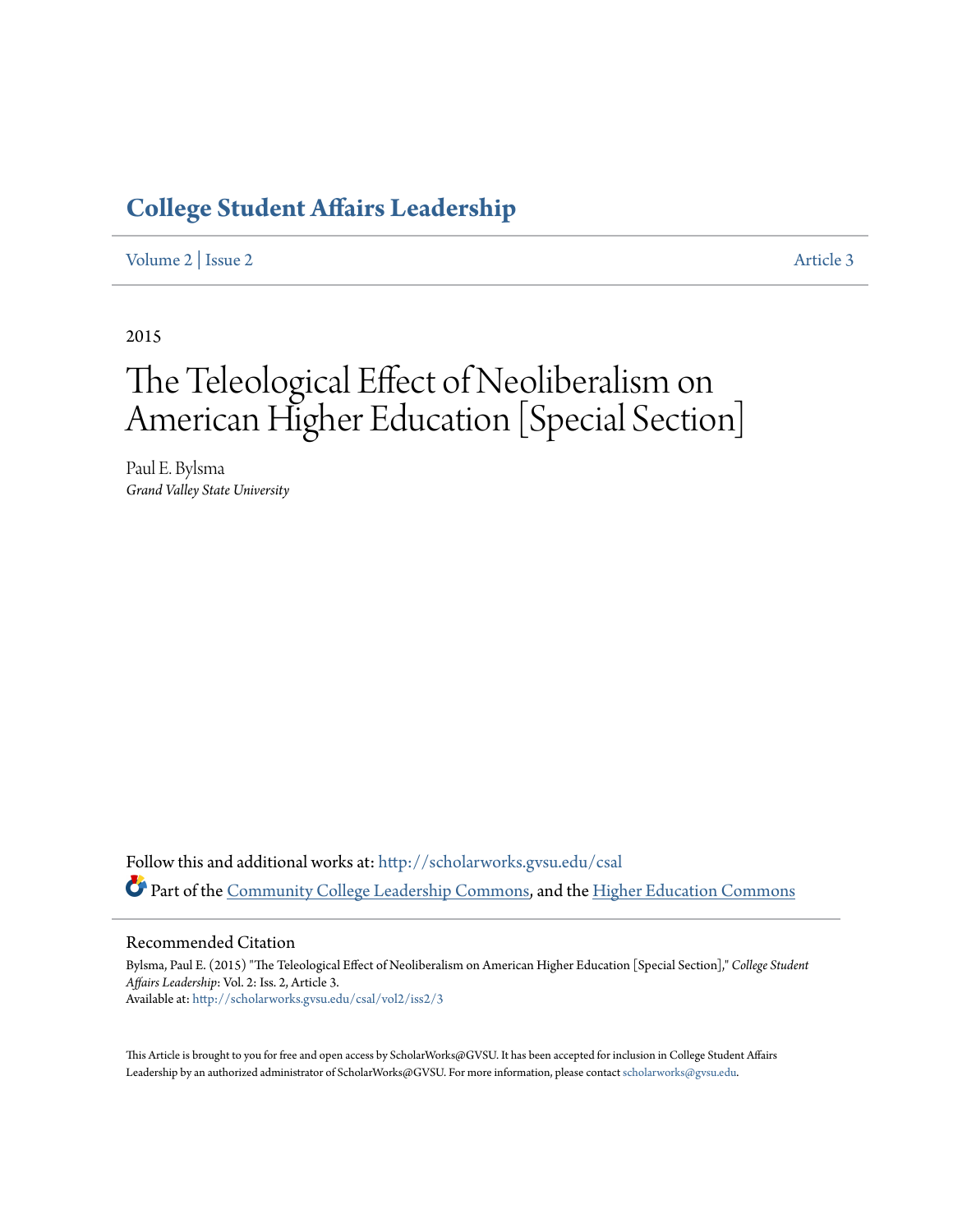## The Teleological Effect of Neoliberalism on American Higher Education [Special Section]

#### **Cover Page Footnote**

Special thanks to Drs. Shannon Lynn Burton and Donald Mitchell Jr. for offering review and support throughout the writing process.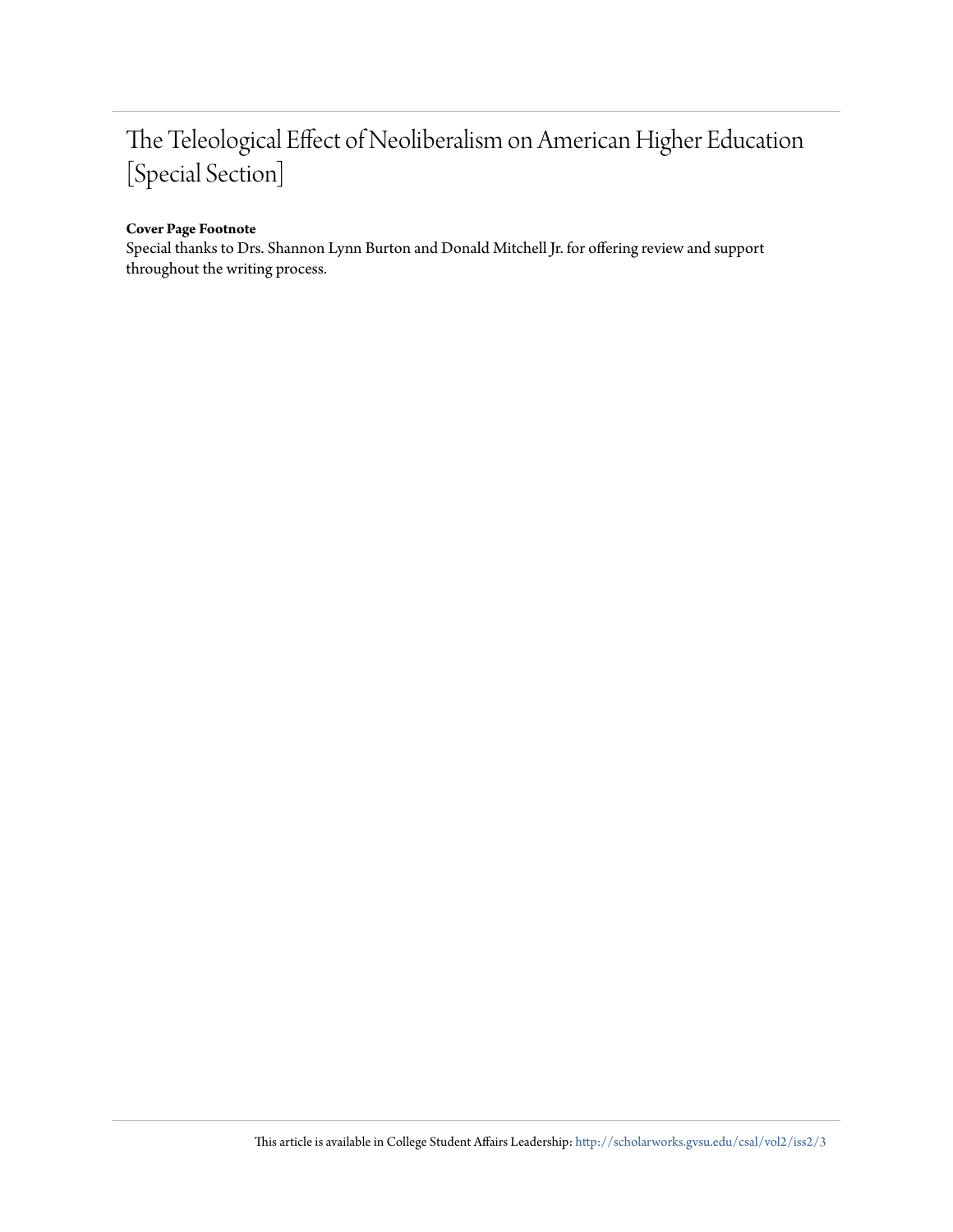*College Student Affairs Leadership* Fall 2015, Volume 2, No. 2 Copyright © 2015 The Author(s) All Rights Reserved ISSN (Online): 2332-4430

### **The Teleological Effect of Neoliberalism on American Higher Education**

*Paul E. Bylsma, Grand Valley State University, Grand Rapids, MI*

*This article explores the impact of a neoliberal political and economic context on American higher education, arguing that the purpose of higher education has been reduced to a transactional process rather than maintaining its transformative potential. Recommendations to mitigate this phenomenon are presented.* 

#### *Keywords: Community, education, flourishing, neoliberalism, success*

American higher education is constantly in motion; as social and cultural demands for education shift and internal influences shuffle priorities, higher education must adjust to meet the expectations and mandates of that which it serves (Lattuca & Stark, 2011). As national economic and political forces identify more with each other and with political and economic powers around the globe, the values of a neoliberal ideology have threatened to undermine the essential, non-monetary goals of higher education. Because of the reductive economic implications of neoliberal policy and discourse, the transactional nature of investing resources toward a diploma is emphasized over the transformational nature of learning toward the end of democratic deliberation and a community-based vision of flourishing and social prosperity. In short, the *telos*, or vision of the good life, of higher education is in danger of being reduced to producing quantifiably successful graduates seeking to flourish in shallow and material terms.

This article seeks to address the teleological effect of neoliberalism as a hegemonic political, philosophical, and social phenomenon in higher education in the United States. By first identifying the different manifestations of neoliberalism; deliberating as to the democratic and humanitarian purposes of education; and, demonstrating how the pervasive neoliberal ideology has colonized higher education's goals and vision of the good life, the author seeks to expose the ways in which neoliberal ideology has misdirected the *telos* of higher education toward a myopic, individual, and ultimately unsustainable vision of human flourishing. Hope is not lost for higher education, as literature suggests that the hegemony of neoliberalism is not without its Achilles' heel. However, the neoliberal agenda has grotesquely altered the ideal *telos* of higher education—that is, developing a holistic social economy that organizes people and resources to meet common needs.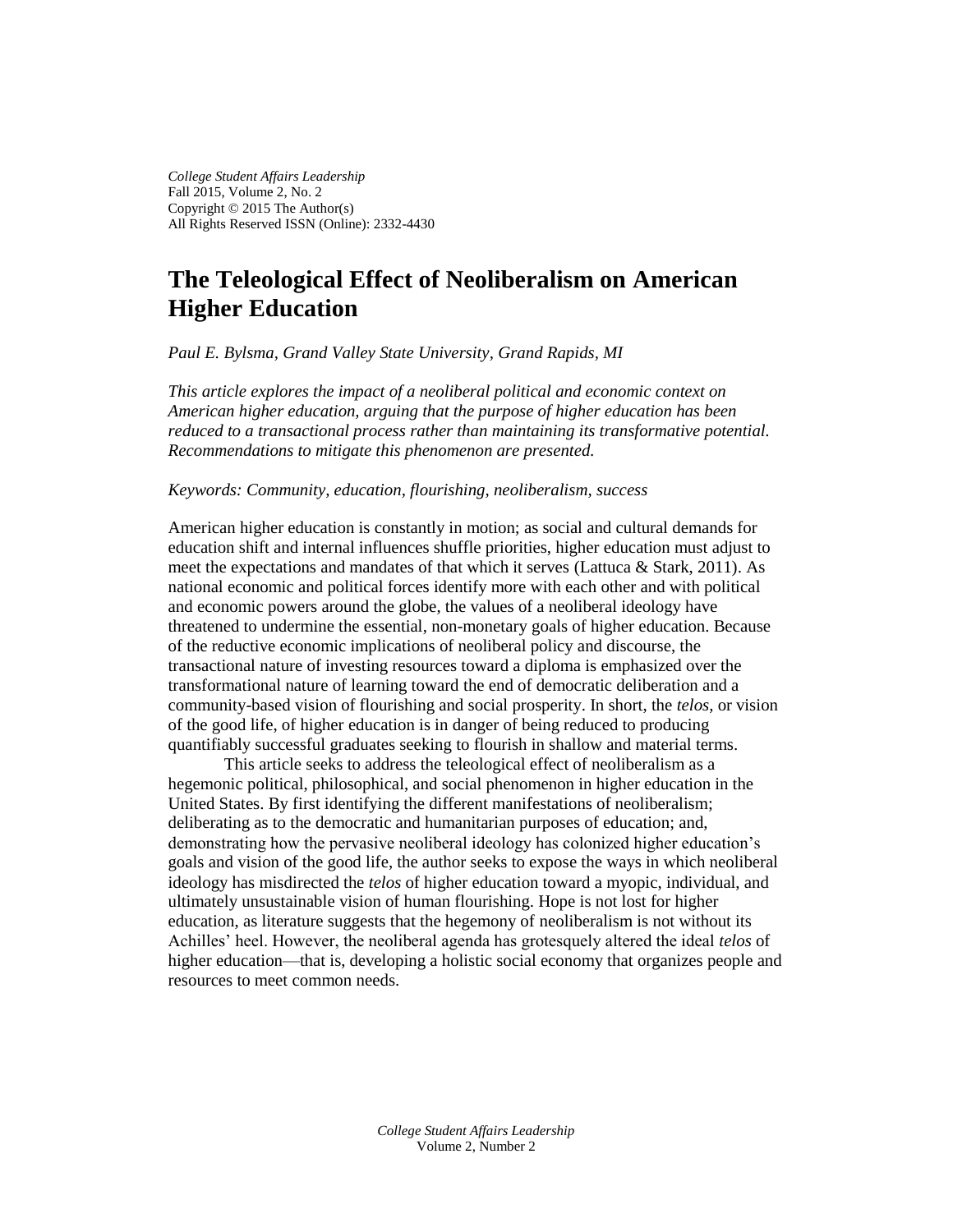#### **Manifestations of Neoliberalism**

In order to fully understand neoliberalism's effect on politics and society, it is important to understand the epistemological underpinnings that make neoliberalism a viable ideology. Neoliberalism finds its ideological roots in classical liberalism, but demonstrates significant differences: the latter creates space within the existing state for a laissez-faire market approach but still holds the government partially responsible for contributing to the general welfare of the state; the former creates a free and unregulated market and models state policy to actively create conditions conducive to an increase in market activity (Hursh, 2007; Klees, 2008; Olssen, 2006). The state commitment to the market gradually overtakes a commitment to social welfare with the logic that welfare and success are realized by economic means, and the cultural understanding of success and flourishing roots itself in an obligation to market ideals. Neoliberalism affirms its dominant position by dominating political, economic, and social discourse and uses otherwise unsuspecting citizens to perpetuate its covert yet hegemonic structure (Ayers, 2005; Kascák & Pupala, 2011). Neoliberalism becomes the lens through which a society sees itself, and establishes roots that spread from a central ideology. These roots grow invasively until they saturate speech and collective understanding, declaring the neoliberal interpretation of reality simply as the way things are (Brancaleone & O'Brien, 2011), and market rationale itself progresses socially to dictate a hierarchy of values that is continually reflected and shaped by the public. So neoliberalism is indeed an ideology, yet, it is best understood by a critical analysis of cultural institutions, norms, and values.

#### **Neoliberalism Manifested in Government**

Rather than establishing itself as one way of dealing with reality, neoliberalism has established itself as a metanarrative—that is, a perception of reality that claims universality and insulates itself from critical thinking by an appeal to natural inevitability and desirability (Davies & Bansel, 2007; Walker, 2008). The neoliberal state and its social support use this metanarrative to perpetuate their own power and maintain the status quo. Michel Foucault's (as cited in Kascák & Pupala, 2011) concept of *governmentality* is helpful in identifying the ways in which powerful superstructures organize power and create channels for individuals to envision their power and actions (Davies, Gottsche, & Bansel, 2006; Olssen, 2006). The theory of *governmentality*  emphasizes the metanarrative through which state and institutional superstructures manipulate the social order and are able to configure, if not predict, the ways in which individuals and the collective public can and will act (Davies  $\&$  Bansel, 2007). The new social order, having reconfigured society as a whole to reproduce market behavior, creates a new vision of an Aristotelian good life defined by material accumulation, financial gain, and competitive advantage among other individuals (Davies & Bansel, 2007). This *telos* defines an individualized, material, and visible concept of success driven in part by insatiable desire and consumption—which is both perpetuated and demonstrated by the state and social institutions.

Using the concept of *governmentality*, one can trace the birth of political neoliberal ideology from its introduction in the mainstream starting in the 1980s, helped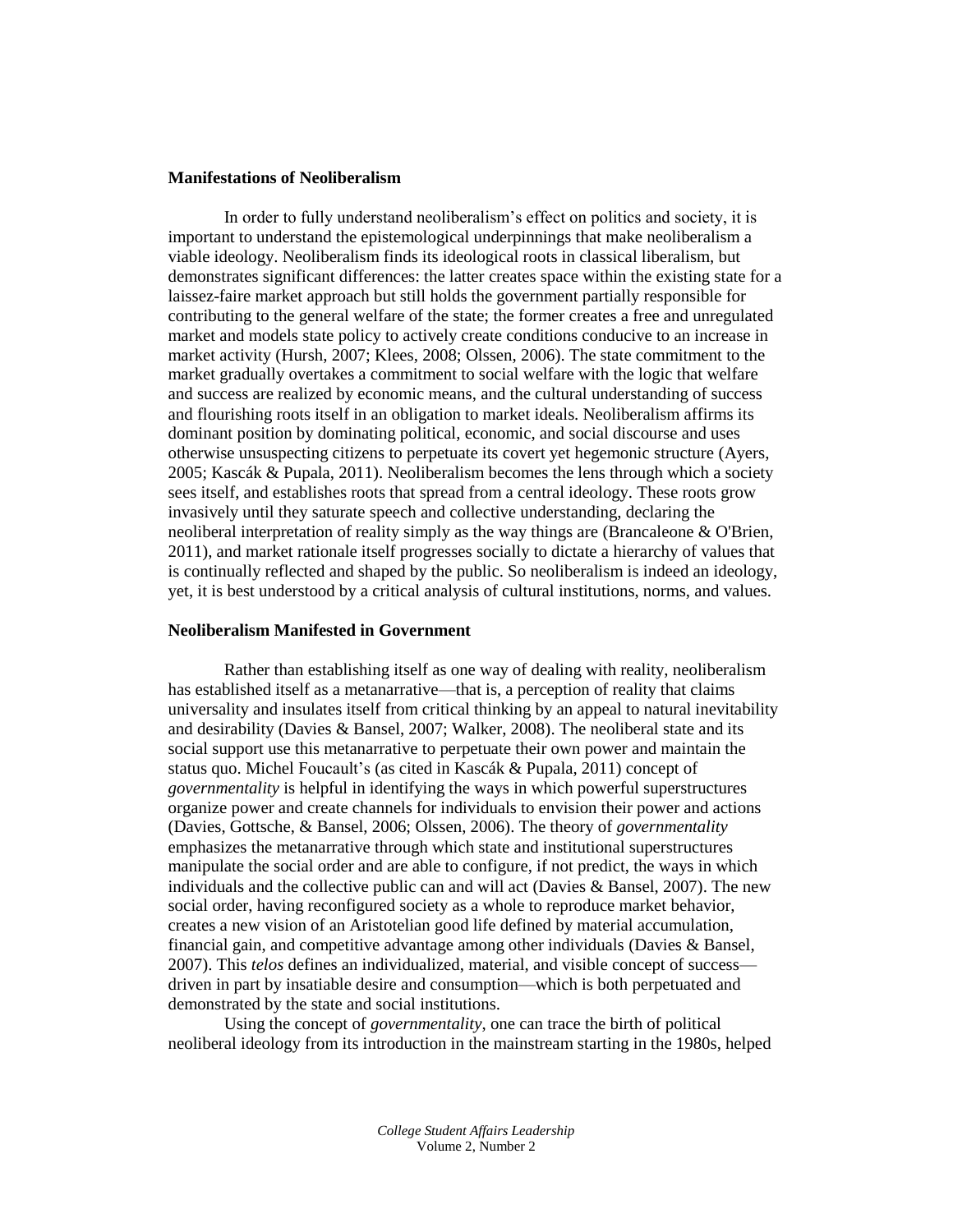at least in part by the Reagan administration and ushered into prominence by international policy and global institutions (e.g., the World Bank and International Monetary Fund; Ayers, 2005; Davies et al., 2006; Davies & Bansel, 2007; El-Shall, 2014; Henderson & Hursh, 2014; Hursh, 2007; Hursh & Wall, 2011; Kascák & Pupala, 2011; Klees, 2008; Lipman, 2013; Suspitsyna, 2012). A neoliberal government governs economically, defined by free trade, deregulation, competition, and deficit reduction, and cuts social spending while encouraging privatized services to bear the cost of social welfare (Bansel, 2007; Chattopadhyay, 2013; El-Shall, 2014). Society becomes an extension of the economy as the neoliberal state seeks to create a favorable business climate rather than sustaining democracy in social terms (Davies & Bansel, 2007; Henderson & Hursh, 2014), and the cultural goals of neoliberalism create a cultural and moral order that both normalize and reward market-governed, entrepreneurial behavior (Lipman, 2013; Olssen, 2006). As the economy rises as a priority, social welfare legislation and policies fade into costly extensions of a growing and enabling government in a climate that praises individuality and competition as prime conditions for success with a marketplace mentality (Davies & Bansel, 2007). A neoliberal government exists to create conditions for economic success without expressly creating conditions for social flourishing, the perceived differences between the two ultimately lost in state-sponsored market-worship.

Thus, empowered by its status as a metanarrative, and enabled by its ability to maintain power-relationships and the status quo, neoliberalism has ushered in a form of government that is primarily concerned with creating conditions conducive to market activity and assuming that a growing economy will create a thriving society: "public well-being becomes less a civic endeavor and more a function of market activity" (Ayers, 2005, p. 530). Society is reduced to a collection of individuals and freedom is reduced to the ability to choose; individuals are assumed to act with the same rationale, informed by the same cultural perspective, and enjoy the same privileges and advantages regardless of sex, race, class, and other social identities.

#### **Neoliberalism Manifested in Society**

The ultimate responsibility given to the individual results in a new moralism; because freedom is defined as the ability to choose between universally sufficient and available options (Bansel, 2007; Davies & Bansel, 2007; Henderson & Hursh, 2014; Hursh & Wall, 2011; Suspitsyna, 2012), a moral individual will make the most rational and responsible decision for their own welfare, and failure to succeed represents at least one bad choice along the way (Bansel, 2007; Davies & Bansel, 2007; El-Shall, 2014; Hursh, 2007). So, the model citizen in the neoliberal state is active, entrepreneurial, rational, responsible, ultimately affluent, and thus morally superior. The new model citizen is reflective of a heightened individuality, concerned with self-preservation and success on the grounds that one's circumstances are directly related to the decisions they had to make (Davies et al., 2006; Davies & Bansel, 2007; Hursh & Wall, 2011; Kascák & Pupala, 2011).

However, success in the new economized social order is framed in terms of equal choice and opportunity made inherently unequal in the face of lopsided power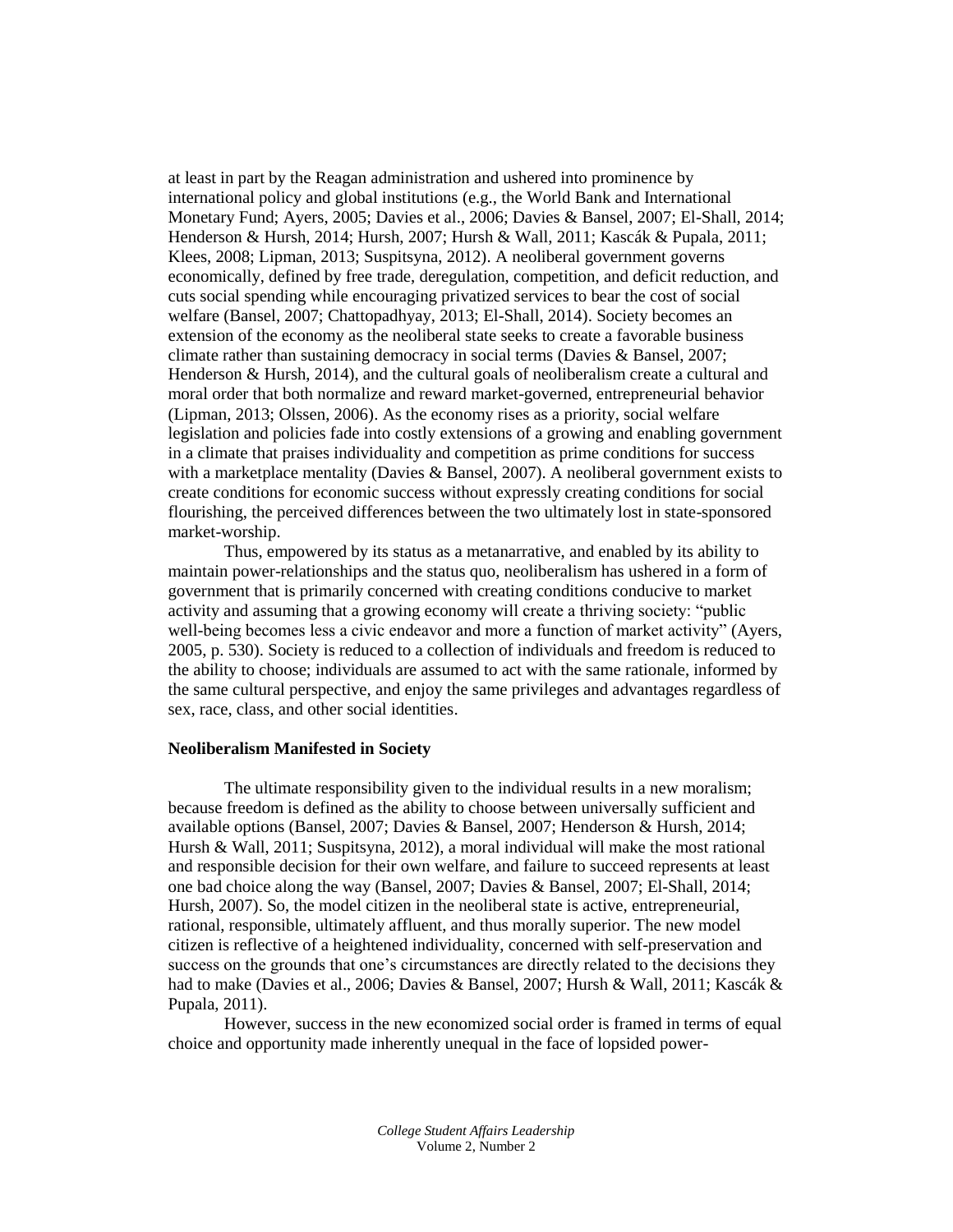relationships. Although the ultimate individuality follows from neoliberal logic, it neither leaves any room for systemic disadvantage or privilege as a result of social failure. Neoliberalism thrives in part because the cultural majority is either unaware or comfortable with the growing gaps between the privileged and the disadvantaged, a foundational yet profoundly unjust and unsustainable thread in the fabric of the neoliberal metanarrative. Indeed, neoliberal ideology praises competition as the means to success while hiding peripheral populations both physically, in housing markets segregated by class and race, and ideologically through the myth of meritocracy, blaming the individual for their own alleged shortcomings regardless of their preexisting disadvantaged social position. A cycle of stereotypes, bias, and discrimination emerges from the dominant culture's effort to maintain the status quo at the expense of the periphery.

Additional forces outside of the individual's control (e.g., labor market demand) can also be at least partly responsible for an individual's fate (Bansel, 2007; Moreau & Leathwood, 2006). This remains true even when the individual equips themself with sufficient defense against failure; an individual with a proper education and making rational decisions may still be written off as irresponsible if they succumbs to misfortune brought about by unseen external circumstances. The individual is seen as the cause and effect of thier own success or failure, regardless of any number of external factors that may play a role. Although the individual in many cases is able to exercise power and control over their life choices and opportunities, the neoliberal calculus of success leaves no room to consider external issues that create a unique set of challenges and advantages for each individual.

#### **Neoliberalism Manifested in Higher Education**

Finally, as neoliberalism was established on epistemological grounds, adopted through political policy, and embedded in social activity, it has also manifested itself within higher education. In a pre-neoliberal political climate education was seen as a public good, a value to the state by producing a society that could maintain and defend democratic ideals (Davies et al., 2006). The general public was responsible for holding institutions of higher education accountable, and funding came from the government through progressive taxes. However, as the perception of higher education shifted from a public good to a private asset, the field has become increasingly privatized and depends more on private loans and out-of-pocket tuition payments than the substantial government support it once enjoyed (Chickering, 2003; Klees, 2008). Education as a personal commodity redefines schools as centers of production that yield products and services to be traded in the marketplace (Davies & Bansel, 2007): "Higher education is being pushed toward quantification, corporatization, and being defined primarily as a commodity to be purchased" (Hursh & Wall, 2011, p. 566). Thus the social and democratic purposes of education are marginalized in favor of producing graduates that are equipped for a career. Students see education as a ticket for admission into a society that values entrepreneurism, employability, and quantifiable skills and competencies as the ultimate tools for survival and success (Chattopadhyay, 2013; Davies & Bansel, 2007; Hursh & Wall, 2011; Moreau & Leathwood, 2006; Ryan, Toohey, & Hughes, 1996; Tagg, 2008). This shift in priority signals the commensurate loss of a student's ability to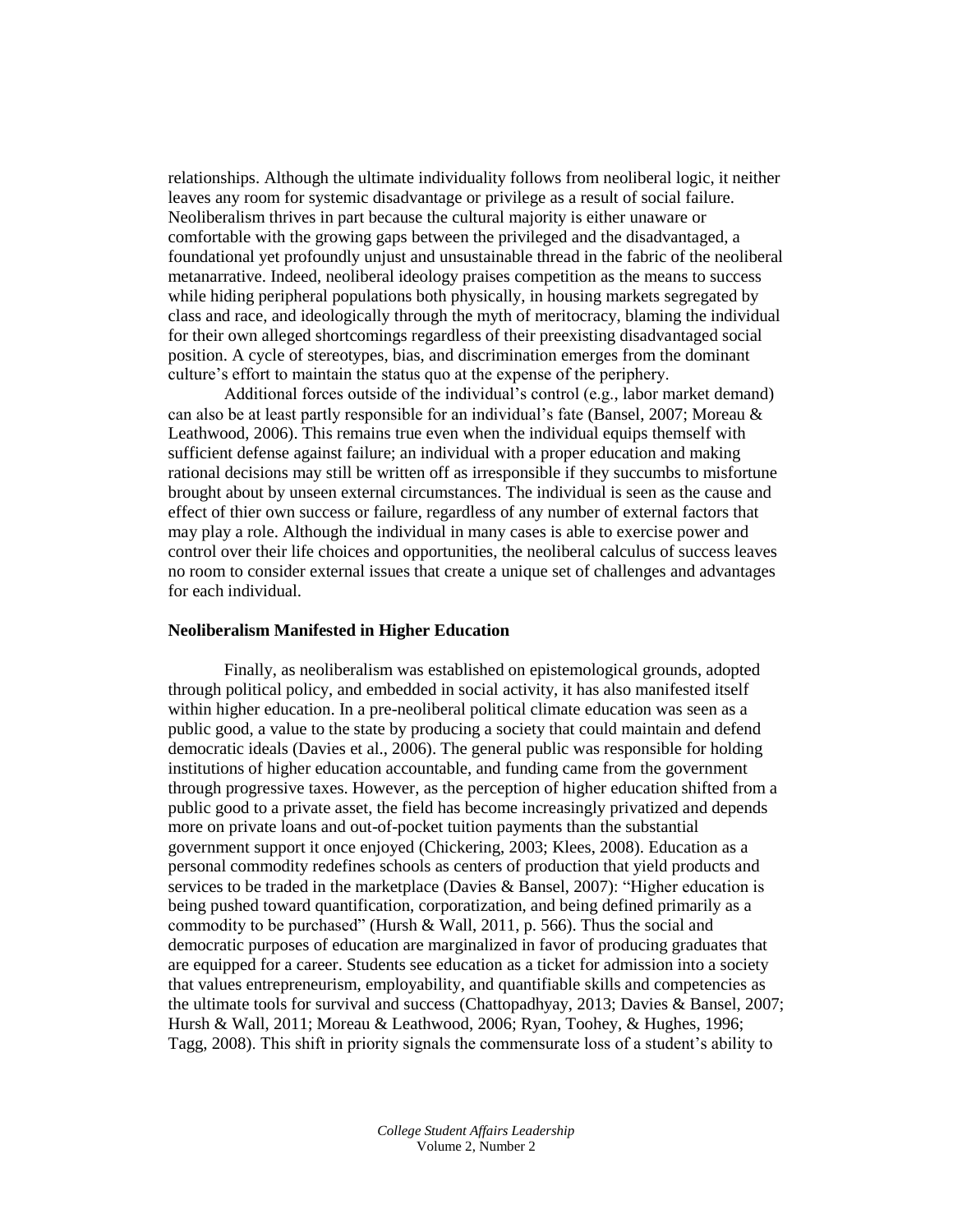envision success as an interdependent, rooted, and connected ideal of social, environmental, and personal flourishing.

Knowledge itself, and its relation to higher education, has been colonized by neoliberal discourse within the neoliberal narrative. The role of the university is relegated to that of an enterprise, selling knowledge as a commodity that is exchanged in the labor market (Hursh & Wall, 2011). This creates a market of education that is driven by accountability and competition, framing the student as a consumer choosing which school will offer them the best return on their investment of time and money (Henderson  $\&$ Hursh, 2014; Lipman, 2013; Suspitsyna, 2012). The knowledge purveyed by the entrepreneurial university is redefined from an examined life resulting from a transformative process, to a matter of efficiency in acquiring skills and information as quickly as possible in pursuit of a credential demanded by employers in the labor market (Moreau & Leathwood, 2006; Olssen, 2006). Students enter higher education as a means to an end, working for a credential that will assist them in searching for a job, and acquiring competencies for a life as a rational, competitive, and competent individual in a society made up of individual entrepreneurs (Moreau & Leathwood, 2006; Olssen, 2006).

Suspitsyna (2012) provides an insight into how neoliberalism has manifested itself in higher education by analyzing discourse used by the U. S. Department of Education in reference to higher education. Most references to higher education are economic, and social good is framed either as an economic goal or as a secondary purpose of education. The state's commitment to education is seen as a commitment to class mobility and economic success rather than social welfare and social justice, and contributes to the new moralism of the competitive individual. Similarly, in a critical discourse analysis of community college mission statements, Ayers (2005) finds that a commitment to preparing students for the workforce defines the vision of many community colleges. By focusing on the needs of the market, community colleges have prioritized economic growth and producing human capital over the social, moral, and individual growth that historically characterized community colleges' *raison d'être* and commitment to higher education for all.

So the reduction of public support for higher education as a public good, resulting in higher out-of-pocket and loan-based payment, has contributed to the economization of education. Further, the need for colleges to demonstrate the best result for the lowest price has developed a market of education, reducing a transformational process to a commoditized set of learning outcomes and career promises. The U. S. Department of Education's rhetoric and the mission statements of many community colleges, both saturated by market vocabulary and demonstrating a quasi-religious commitment to economic success, are also critical in shaping and affirming how the government and the general public perceive the *telos* of higher education.

#### **The** *Telos* **of Higher Education**

For the purpose of this article, teleology will be defined as the direction, goal, and purpose of any given concept or community to achieve what the community holds as *the good life*. The means of achieving a communal *telos* can shift over a period of time; for example, the *telos* of the American government may have always been to contribute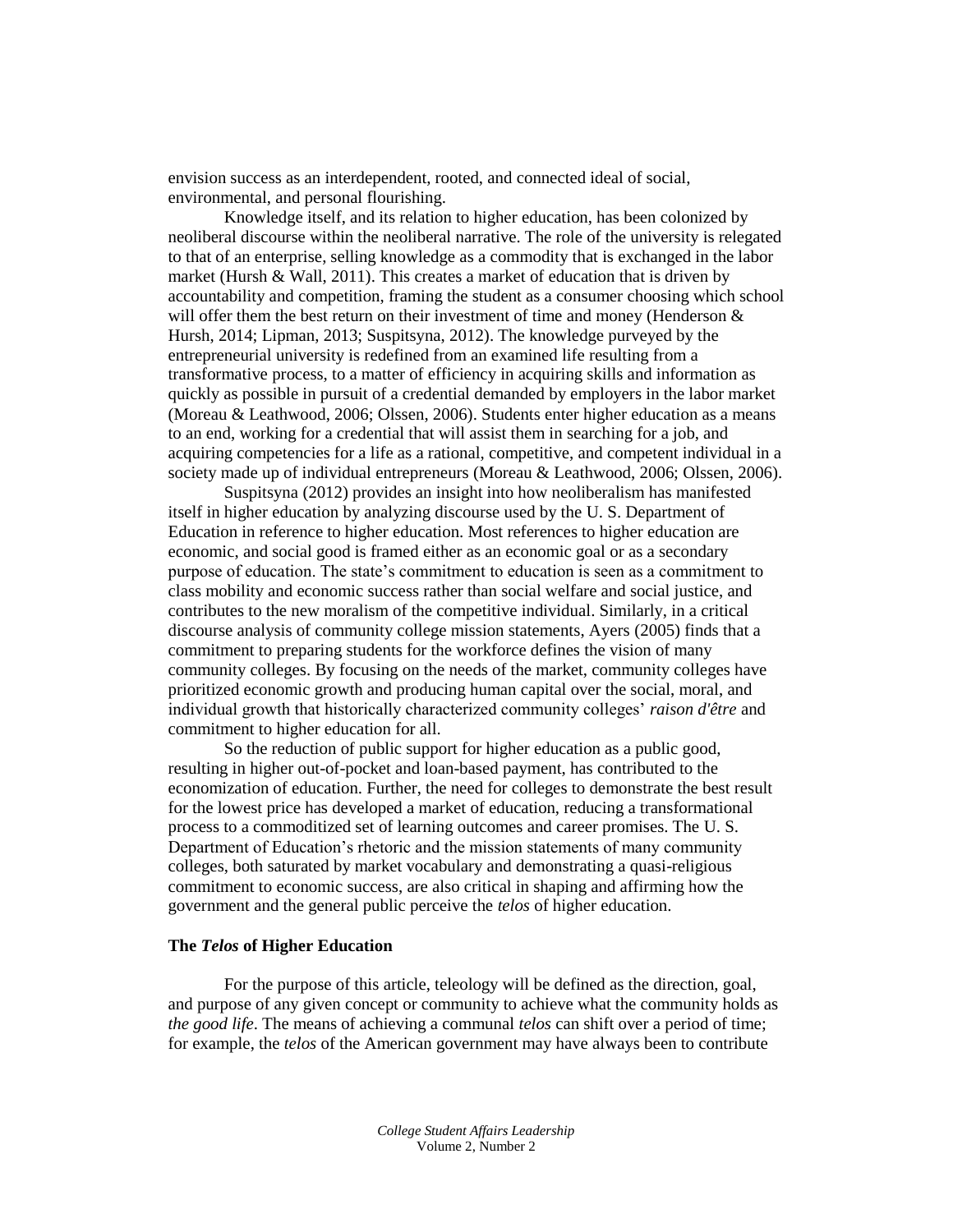to American flourishing (thus being shaped by what the country defines as *good*), but the ways in which that good was realized has changed significantly since the  $18<sup>th</sup>$  century. The neoliberal American state is the latest shift in how flourishing (or, the American dream) is to be achieved, a *telos* defined by individual empowerment and wealth accumulation in a free and deregulated market, thus living the good life. The neoliberal interpretation is hegemonic in nature, aligning other social and cultural discourses and institutions with its definition of flourishing and the means to achieve it. Thus, the *telos* of higher education has been colonized by a neoliberal ideology and the teleological implications that follow, shifting the ultimate direction of higher education from its social, communal, and democratic ideals toward a vision of success rooted in individual achievement and determined by material gains.

Scholars are concerned about higher education's place in society. Although colleges and universities have ideally prepared citizens to maintain and defend democracy, colleges and universities now seem more preoccupied with bolstering the economy and preparing a workforce (Suspitsyna, 2012). This runs directly contrary to the purpose of education as defined by John Grier Hibben (1912), President of Princeton University, in his inaugural address when he claimed that education should conserve the "intellectual, moral, and spiritual power in our nation" and "deliver free spirits from the bondage of material impulse" (p. 848). This teleological proclamation thus identifies intangible, democratic values as the goal of higher education, values that contribute to civil discourse. American farmer, writer, artist and critic Wendell Berry redefined this civic economy "[n]ot as economics but…the making of the human household upon the earth" (as cited in Henderson & Hursh, 2014, p. 168). Indeed, Henderson and Hursh (2014) argued that the *telos* of education should be rooted in the Greek understanding of *oikonomia*, "the process and goal of engaging in dialogue in how to build economic, social, and ecological systems in which humans, other living beings, and the land community flourish" (p. 169). This holistic vision of flourishing accounts for more than accumulation of wealth and is responsible for more than the individual—it requires of education a diverse progression of curricular and extracurricular activities to best prepare students for human life rooted in culture and place (Chattopadhyay, 2013; Henderson & Hursh, 2014; Hibben, 1912). Although higher education may have never actualized these ideals in the past, it has become harder to articulate the ideal *telos* of higher education in a linguistic and cultural framework that leaves little room for unquantifiable benefits.

The centrality of community is essential to the *telos* of higher education. The rampant individualism promoted by neoliberalism separates a person from their culture, which erodes the collective cultural memory and marginalizes important facets to sustainable human flourishing—ecological responsibility, social relationships, communal dependency, and democratic deliberation (Henderson & Hursh, 2014). The process of learning, and the knowledge, wisdom, and experience that result, is best directed toward communal prosperity, revealing the non-monetary goals and holistic understanding of what is essential for human flourishing (Olssen, 2006; Walker, 2008). This communal understanding of thriving should not be mistaken for a lesser form of liberty or an infringement of personal freedom as understood from a neoliberal perspective. Freedom cannot sustain itself solely through the individual, but only by rooting the individual within a culture and membership in a community (Henderson  $& Hursh$ , 2014). Thus, the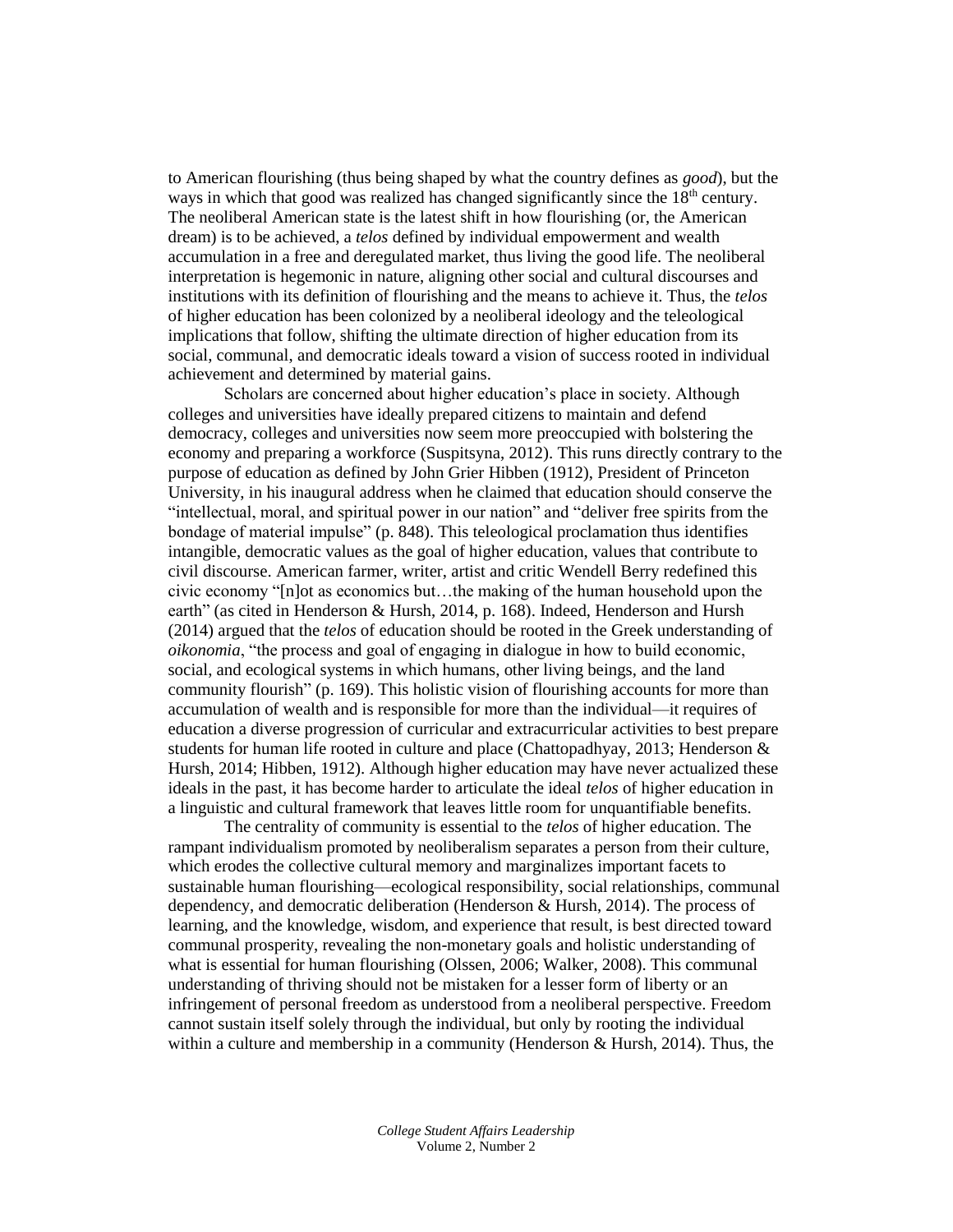*telos* of education cannot be limited to performing a task, accumulating competencies or credential, or acquiring attributes on an individual basis (Chickering, 2003; Walker, 2008). In order to truly live a good life, students must define their goals in terms of their ability to prosper within a community and experience education as a transformative process that shapes them into social, democratic, and communal agents.

#### **The Teleological Effect of Neoliberalism on Higher Education**

The competitive, individualized, consumption-driven *telos* of neoliberalism is fundamentally at odds with what should be the communal, cultural, democratic *telos* of higher education. Because of the hegemonic nature and uncontestable neoliberal metanarrative, the *telos* of higher education is at risk. At the very least, neoliberal imperatives seep into the conceptual *telos* of higher education, slowly infecting the community-based vision of flourishing with an individualized vision of wealth. This colonization follows different routes, but is prevalent through increased surveillance, undermining the importance of community, and redefining social justice issues, thus profoundly altering the *telos* of higher education.

#### **Surveillance: Managerialism and Accountability**

One way in which neoliberalism has affected the *telos* of higher education is through increased accountability. Accountability is not inherently harmful, as the quality of higher education must be measured against a normative (yet responsive) standard of excellence. Student assessments of faculty, courses, and student life can be valuable in making higher education better and more responsive to the increasingly diverse needs of college students (Chattopadhyay, 2013; Gerard, 1957; Hursh & Wall, 2011; Tagg, 2008). However, curriculum suffers under excessive accountability if content is objectified so that it can be quantified and assessed, leading to an educational production model. This creates consumable education, which characterizes the nature of schools as industrial producers of knowledge and the nature of students as consumers, subjecting both to expectations of efficiency and accountability from external parties (Klees, 2008). Standardized tests and learning outcomes are examples of this artificial quantification of learning. Both measure the quantifiable aspects of learning over the qualitative value that distinguishes transformative education, and the quantified data is then compared and consumed in an educational marketplace (Brancaleone & O'Brien, 2011; Klees, 2008). Learning outcomes and standardized tests claim to represent the results of learning processes and provide an (alleged) objective assessment of what a student knows. This is despite the impossibility of capturing the *product* of an inherently un-quantifiable education or the *result* of an undefined and uncalculated learning process, especially outside of meaningful practice and application (Brancaleone & O'Brien, 2011).

The modern reliance on the outside expert is another hallmark of the neoliberal managerialism imposed on higher education. For example, nationalized assessment programs for K-12 schools provide standards for schools and ideally set goals for equitable education across the country, but at the same time strip local communities that are directly affected by the schools of their democratic power to decide how to improve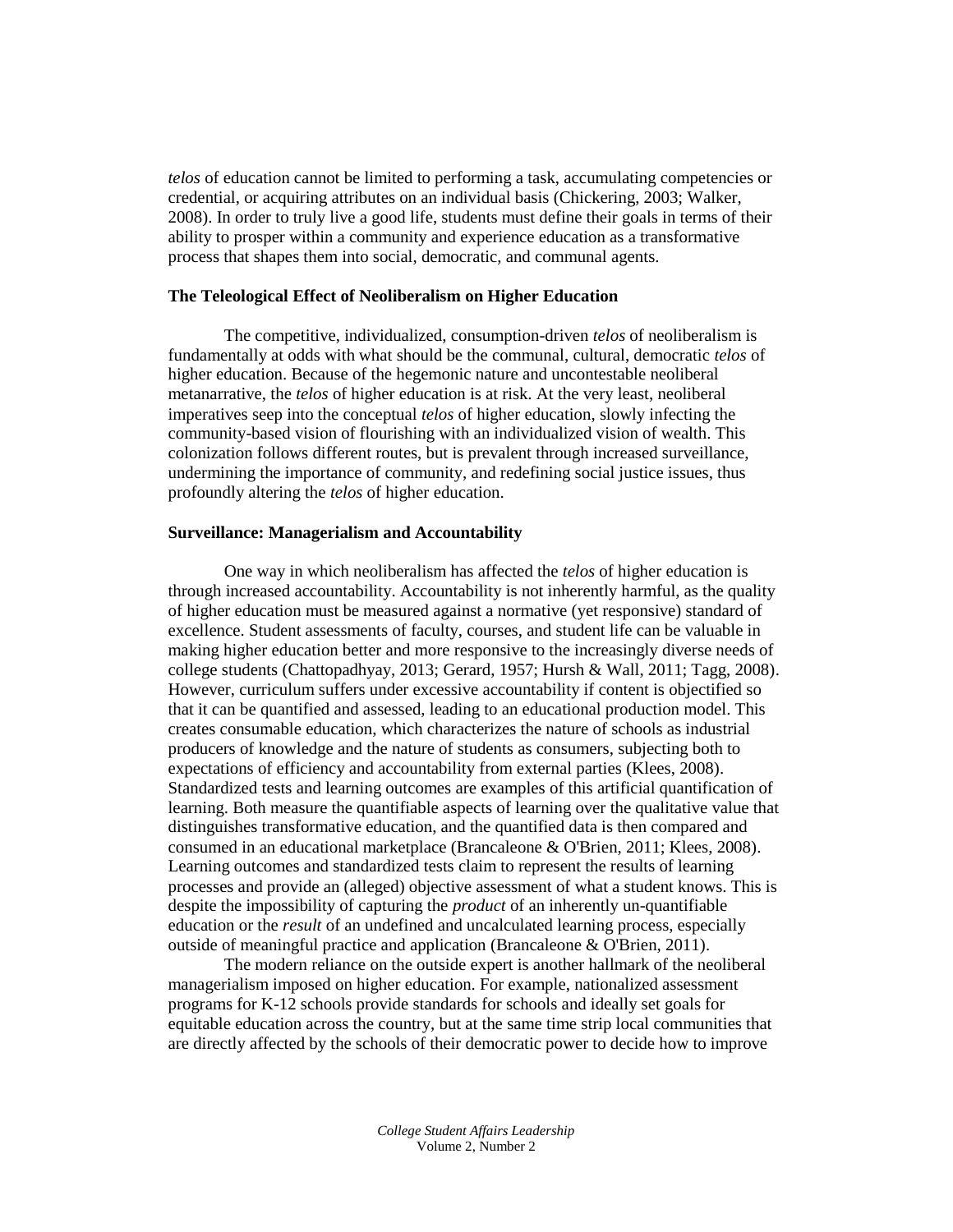their schooling (Henderson & Hursh, 2014; Lipman, 2013). By using austerity measures and accountability solutions as a Trojan horse into school governance, outside expert forces undermine localized democratic processes in the name of rectifying educational maladies, ironically prohibiting community participation from arriving at a solution, a principle goal of the very education they seek to shape (Henderson & Hursh, 2014; Lipman, 2013). Truly effective accountability must be shared between local and national authorities to make sure that local needs are met and voices are heard but also ensuring a consistent standard; thus the outside expert has a role to play in educational accountability, but not at the expense of participatory democratic practices (Hursh, 2007; Hursh & Wall, 2011; Prakash, 1994). Consequently, the *telos* of higher education is affected by neoliberal managerial accountability in that knowledge is quantified and the local is marginalized in favor of national, severely limiting a student's ability to experience learning as a transformative process and to envision true freedom as flourishing in community.

#### **Undermining the Community**

Although outside experts and national agendas have the ability to silence local voices, the neoliberal emphasis on competition and the autonomous individual also severely undermines any concept of codependency and rootedness in a specific community. Since the public good is limited to national defense and a production economy, education – its *telos* hijacked by a vision of human capital in a knowledge economy – becomes less about democratic participation and leadership and more about production and consumption (Ayers, 2005; Kascák & Pupala, 2011). The role of the student as a consumer in an educational market, taught that true flourishing is achieved by individual consumption (if not explicitly taught in the curriculum, implicitly demonstrated the by epistemological structures built into college culture), fundamentally limits the ability of students to engage socially and develop a sense of social and civic responsibility (Chattopadhyay, 2013; Chickering, 2003; Hursh & Wall, 2011). The market emphasis on creating the best return on the investment of one's education thus prioritizes individual skills and competencies, leaving little room for qualities and values that contribute to the public sphere. These qualities and values, referred to by Klees (2008) as *externalities*, ultimately lead to quantifiably inefficient social choices; inefficient because they are non-monetary and are voluntary commitments outside of the realm of state or economy, but absolutely vital to the sustenance and growth of a healthy democracy (Flyvbjerg, 1998). Thus an implicit neoliberal ideological agenda has misplaced the value and essentiality of community in favor of a *telos* of individual flourishing, tied to consumption, the new moralism of market rationality, and the responsible, autonomous individual entrepreneur.

#### **Redefining Social Justice**

A redefinition of social justice goes hand-in-hand with the marginalization of sustaining community. As a consequence of dominant market logic and inherently transactional interactions, individuals participate in a structural web of power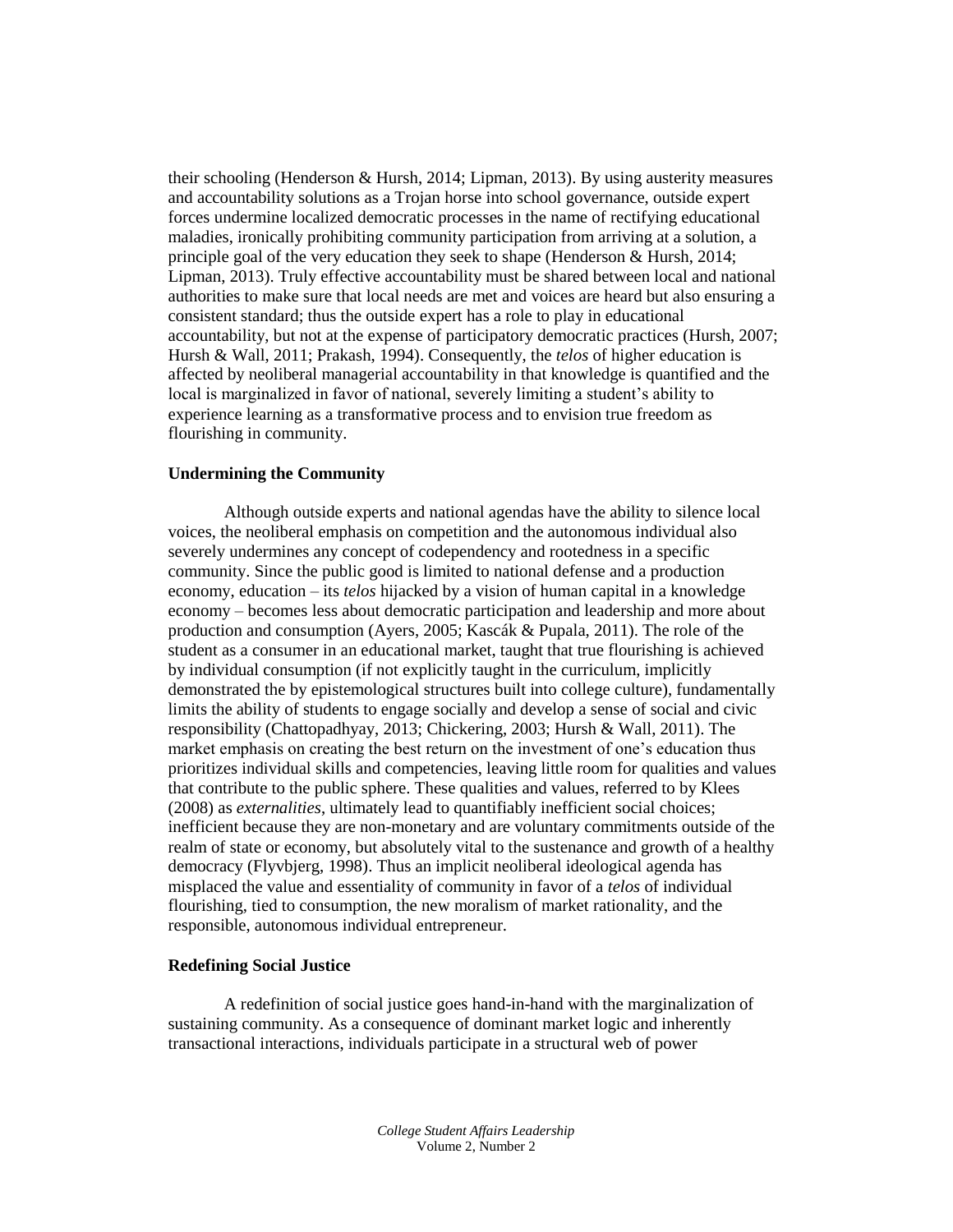relationships. Each transactional relationship hosts layers of power dynamics first between the buyer and the seller (Brancaleone & O'Brien, 2011; Davies et al., 2006), the means of production and the laborer, and ultimately the global core and periphery. Although the immediate individual power relationships are unpredictable and dynamic, patterns and trends inevitably emerge that create power structures and hierarchies among individuals, resulting in inequity and power deficiencies that must be corrected by increased coercion to preserve the status quo (Lipman, 2013). Marginalized groups are pushed further to the periphery in the name of progress and production, manifested in practices spanning from exploitative wages to urban renewal. Further, by elevating individual sovereignty, neoliberal ideology assumes that agents act on a level playing field, and since the individual can rely on market rationality to make responsible decisions, success or failure are reflective of individual actions (Hursh & Wall, 2011).

This perception cannot consider systemic disadvantage and prejudice, which leads to glaring social inequities and economic, social, and civil disparities between people-groups. Rather than identifying these disparities as social problems, however, neoliberalism redefines them as economic problems that can be solved with market solutions. Since success and flourishing can be envisioned as participating in a consumer economy, neoliberal solutions address issues by preparing disadvantaged populations with labor credential and tools for future economic success. This approach neglects the root causes of the disadvantage (which are inherently outside of the sphere of the economy; Moreau & Leathwood, 2006), and absolves higher education from the responsibility of preparing students to create meaningful social solutions to deep-seated social problems (Suspitsyna, 2012).

Additionally, it is a disservice to simply provide disadvantaged groups with labor credentials, and an affront to the ideal *telos* of higher education. Aside from neglecting the social causes of inequities, the structures of higher education created to widen social capability are inherently unequal; widening participation in higher education as an economic solution to the problem of social inequities has led to a stratification of schools that draw different students from different social strati, that teach different skills, and that graduate students with disparate social capital and labor potential. Rather than solving social issues, this serves to perpetuate both the neoliberal ideology of consumption and class stratification (Walker, 2008). Even among students in the upper stratus of colleges and universities, relying on skills and credentials alone for flourishing neglects the social construction of such skills; different skills and attributes are valued differently among different people (Moreau & Leathwood, 2006). For example, a confident and decisive personality may be a valuable trait for a White male, but may be perceived as threatening or undesirable for a Black male or female of any race.

For-profit universities offer an example of the stratification of both schools and society. These universities advertise themselves as affordable and convenient ways for busy people to earn a degree and, consequently, a better life. Additionally, for-profit colleges attract non-traditional students, such as first-generation students, low-income students, and underrepresented minority students (Clark, 2011; Howard-Vital, 2006), all groups of underserved students for whom the widening of educational opportunities would be seen as a major benefit. However, for-profit and many online universities only require courses necessary for a single major and do not offer students exposure to other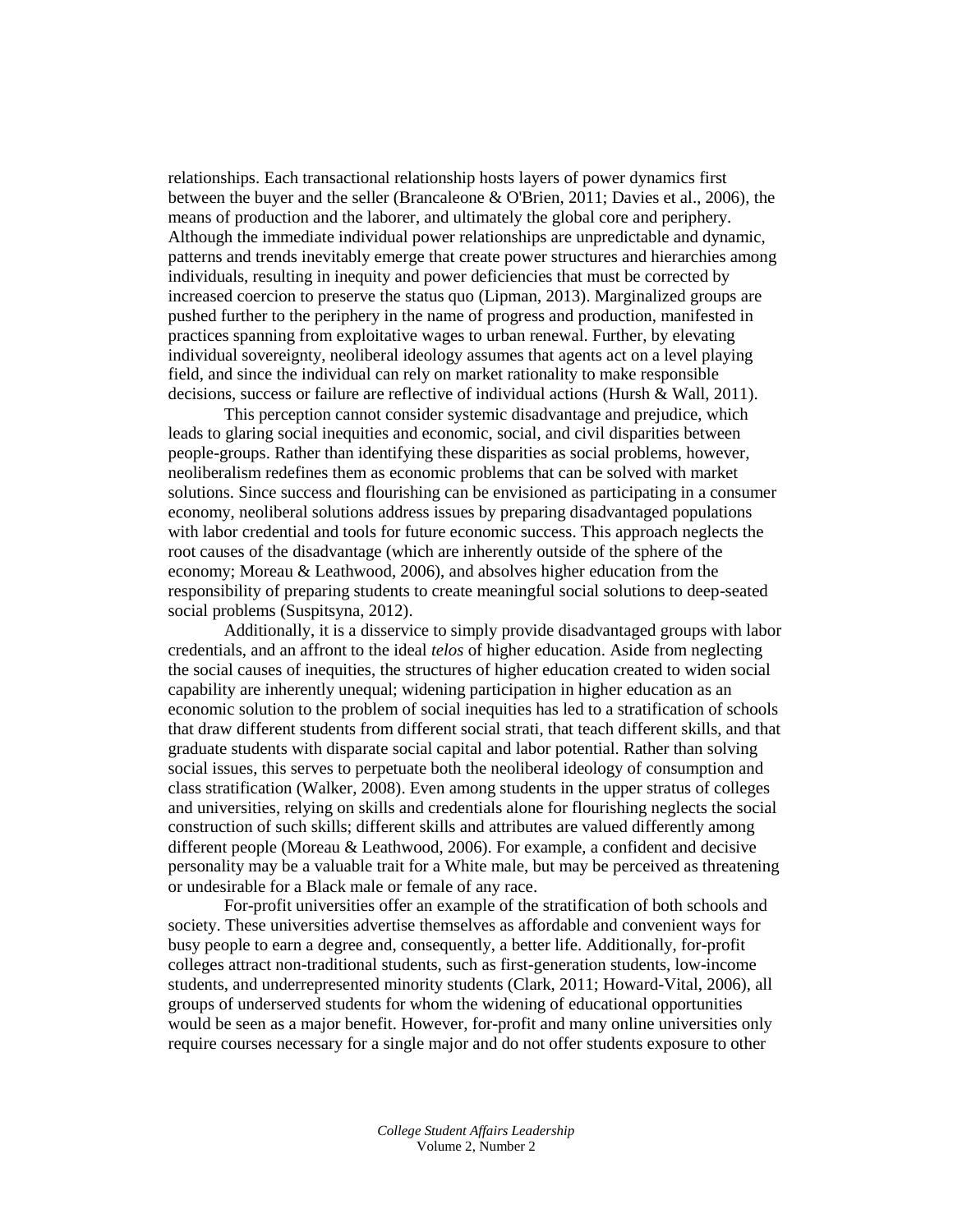majors, much less experiences that are not directly tied to earning credit or career preparation. This narrow vision of education may be successful in reaching its goal of career preparation, but may also leave students unprepared for long-term stability as career interests and the labor market shift and perpetuating the neoliberal ideal of selfpreservation through economic success. Further, promises of affordability and convenience disguise low graduation rates, inflated student loan-debt, and jobs that never materialize for students, leaving them further behind (Clark, 2011). Buying in to education contributes to social stratification while offering conditional hope to marginalized people and shallow solutions to deep-seated social problems.

In sum, neoliberalism affects the *telos* of higher education by redefining the very meaning of higher education. Neoliberalism dislocates education by commodifying its intrinsic value and emphasizing directly transferable skills and competencies (Brancaleone & O'Brien, 2011); non-monetary values are marginalized, and with them the non-monetary moralism (i.e., the idea of unpaid civic duty and delayed gratification) that is essential in sustaining a healthy democratic society (Henderson & Hursh, 2014; Norby et al., 1986; Suspitsyna, 2012). Thus, the result of a good education is determined by the ability to master a trade or stay happily employed, redefining the idea of community as an impersonal labor force from which personal gain can be derived (Brancaleone & O'Brien, 2011; Davies & Bansel, 2007). The importance of community and acknowledgment of social disparities wane as the responsible and competitive individual waxes as the civic ideal. Education is effectively reconfigured as business training to prepare the self as entrepreneur, society is reimagined as the labor market, and the importance of rooting oneself in a deliberative, just, and equitable community is lost in the face of rooting oneself in competitive advantage.

#### **Conclusion: Reclaiming the** *Telos* **of Higher Education**

It is clear that the neoliberal metanarrative significantly obscures the *telos* of United States higher education. What should be a transformative experience that prepares students to contribute to a thriving society and economy has been reduced to a transaction in which students offer time and tuition for a diploma that serves as a personal asset and entry fee for a consumer society. The autonomy of the individual in competition with other individuals emerges as the civic ideal while commitments to community, culture, and deliberative democracy are marginalized. Higher education has become fully capable of graduating students that not only buy into this narrative, but remain more focused on pursuing their individual consumptive advantage than thinking critically about the unsustainable, uprooted, and inequitable culture in which they compete. The economic *telos* of higher education has eclipsed the social *telos*.

Although the situation seems dire, higher education is still in a position to rebalance itself. Despite the power of the neoliberal metanarrative, its hegemony is threatened by critical thinkers and the ability to consider alternative understandings of flourishing. Individuals working alone and together are well-positioned to make transformative changes in the way that college campuses and communities perceive the benefits of education. Therefore, colleges and universities must nurture more and better imaginative and creative students and faculty. Higher education needs more thinkers and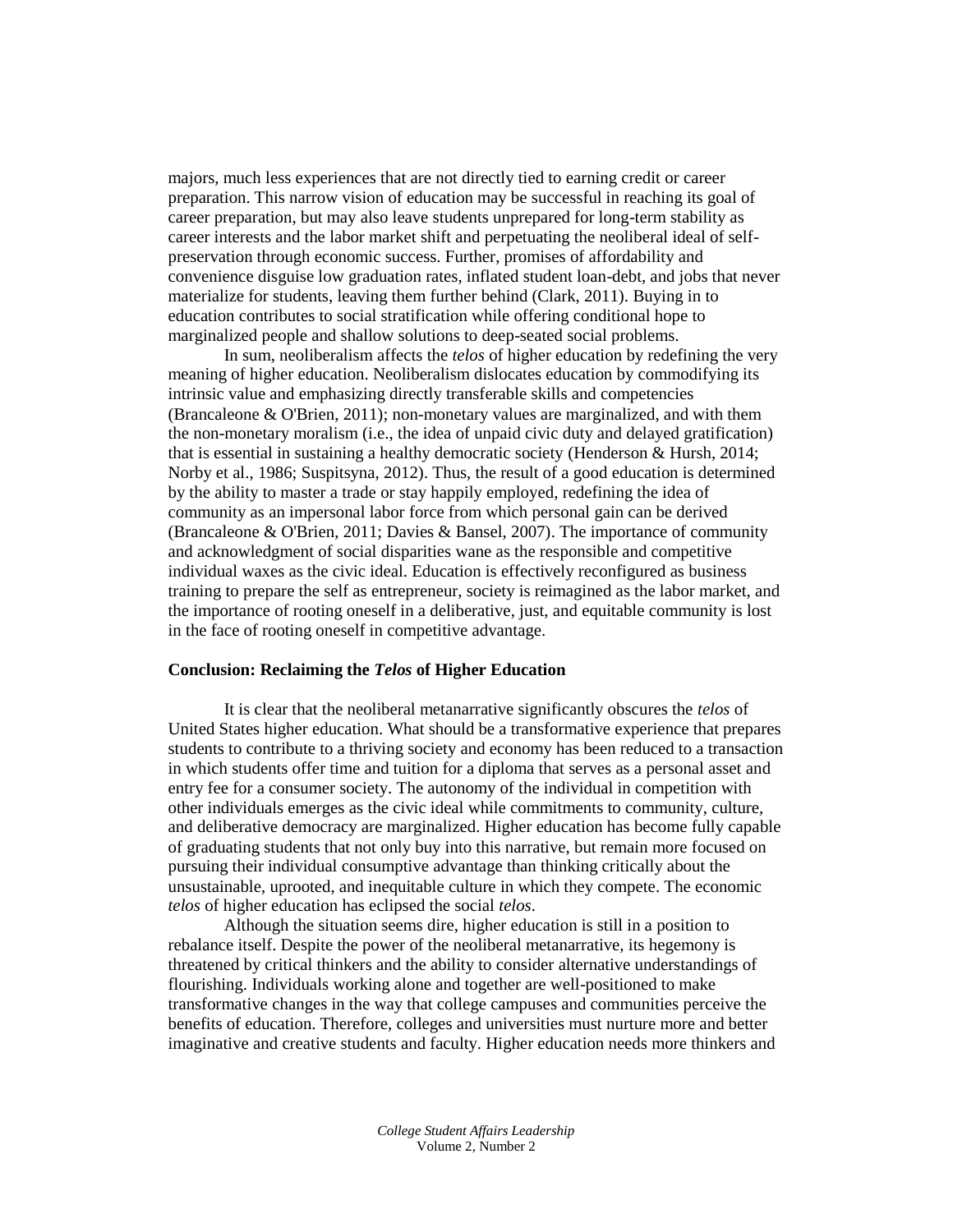leaders that encourage the sowing of seeds in critical thinking in order to harvest truly effective visions of flourishing that will define the ethos of the university as an institution that benefits all facets of the democratic society and redirect the *telos* of education toward maintaining and defending civil society. In order to accomplish this, colleges and universities must critically examine the way by which they see themselves as their own community and as they relate to society at large. What kind of an impact does the institution make in its community? How does it measure its students' success? How do students measure their own success? What campus programming—academic and extracurricular—exists to challenge the neoliberal gospel of consumption and competitive individuality, and how does the school foster critical conversation and action?

Service-learning is one example of a tool that schools can use to challenge students' perspectives on themselves as an individual and on the society in which they live. Service-learning not only improves students' ability to think critically but also increases awareness of community needs, contextualizing and adding value to academic coursework (Sedlak, Doheny, Panthofer, & Anaya, 2003; Simons & Cleary, 2006; Sullivan-Catlin, 2002). Community-based organizations serve a variety of needs, interact with a variety of people, and serve as examples of how maximizing freedom need not be limited to an individual context. Although these experiences benefit the individual student in multiple forms, they are rooted in their local communities and enable students to envision a picture of flourishing that extends to those around them as well.

Service-learning also uniquely provides students with diversity education opportunities in which students explore their social identities in relation to those around them, both in the classroom and in the community. Effective service-learning engages students with people that are different than themselves in an unfamiliar environment, and facilitates reflection throughout the program. These experiences can help students better grasp the gravity of current social inequities and help them appreciate the need for social justice (Lechuga, Clerc, & Howell, 2009), illustrating the inequity of the alleged level playing field on which individuals compete. Pairing course lectures and readings with critical reflection in partnership with diverse, out-of-classroom experiences provides a holistic context in which service-learning can be processed; students are able to study academic sources in the classroom and supplement that objective learning with a subjective, relationship-based experience. The students are able to reconcile the ways that they previously perceived or experienced their communities and visions of success by processing intellectual theory, supported by experiential observation, with space for critical reflection under the guidance and support of faculty and classmates (Rice  $\&$  Horn, 2014). This structured, multi-faceted approach to diversity education leads to greater awareness of social issues and uneven starting points that are conducive to transformative and sustained social action, as well as a new understanding of how individual success can affect communal flourishing positively or negatively (Lechuga et al., 2009).

Thus, service-learning elevates civic responsibility as core a virtue of education within an active learning community (Philipsen, 2003), in contrast to solely equipping the individual with a competitive advantage. This kind of education envisions social justice and communal prosperity as an ultimate goal by preparing students to value diversity and work for social and economic equity in their communities (Boyle-Baise & Langford,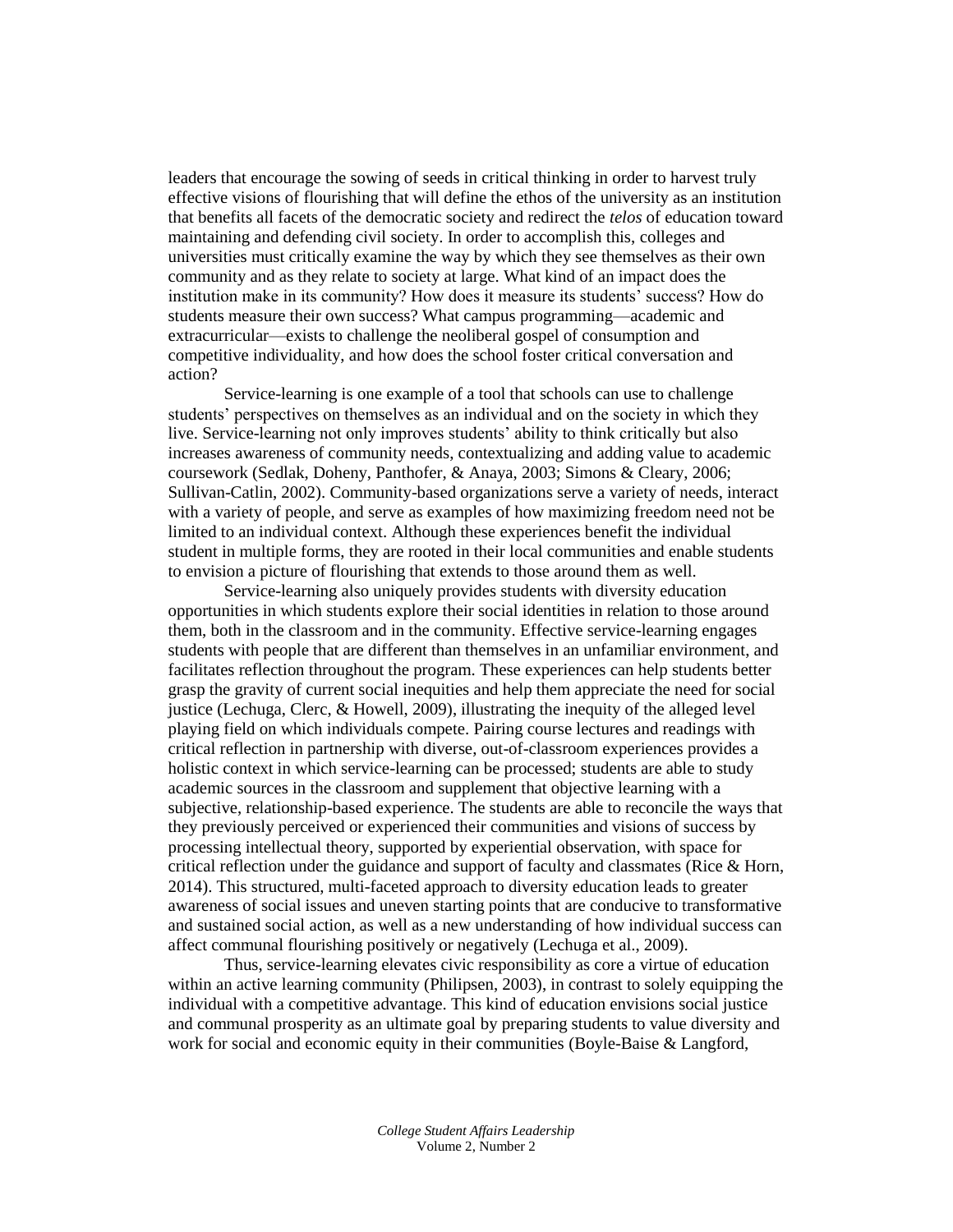2004). Students are able to connect themselves with the societal structures that surround them (rather than isolating themselves as an individual fighting for self-preservation), and are more likely to tether their success to the flourishing of the community around them (Rice & Horn, 2014). The informed interactions between students and community partners can create a relationship that yields a greater understanding of social theory and structure, and supports each individual as playing a role in seeking social justice. By effectively utilizing service-learning, students will be better prepared to take an active stance for social justice in their education, their work, and their communities, while critically examining their vision of the good life as it concerns others around them. However, service-learning is but one facet of an education that spans cognitive and affective dimensions. Intentional community engagement may make a powerful impact with individual students or even sections of entire courses, but service-learning and similar practices are one small first step toward a larger goal of institutional and cultural change.

Neoliberalism is a powerful philosophical, social, cultural, and political force in the United States. Its influence shapes how individuals think about themselves and their place in society, configures cultural norms and values, and has affected the ultimate purpose and goal of higher education. Higher education must be critically countercultural in its struggle to maintain itself as a force that sustains flourishing in a democratic society. This *telos* of higher education must be informed by both national and local need, and citizen-students must share the vision of flourishing that roots individuals in a contextualizing culture and community. Higher education must return to its purpose of a holistic experience in which students find themselves and their vocation in service to civic goals that maintain and defend democracy in its truest sense—liberty and justice for all.

#### **References**

- Ayers, D. F. (2005). Neoliberal ideology in community college mission statements: A critical discourse analysis. *The Review of Higher Education, 28*(4), 527-549.
- Bansel, P. (2007). Subjects of choice and lifelong learning. *International Journal of Qualitative Studies in Education, 20*(3), 283-300.
- Brancaleone, D., & O'Brien, S. (2011). Educational commodification and the (economic) sign value of learning outcomes. *British Journal of Sociology of Education, 32*(4), 501-519.
- Chattopadhyay, S. (2013). Academic freedom and employability: A neoliberal agenda to guide education reform. *Social Scientist, 41*(7/8), 69-77.
- Chickering, A. W. (2003). Reclaiming our soul: Democracy and higher education. *Change: The Magazine of Higher Learning, 35*(1), 38-44.
- Clark, J. B. (2011, May). *The real deal on for-profit colleges*. Retrieved from http://www.kiplinger.com/article/college/T012-C000-S002-the-real-deal-on-forprofit-colleges.html
- Davies, B., & Bansel, P. (2007). Neoliberalism and education. *International Journal of Qualitative Studies in Education, 20*(3), 247-259.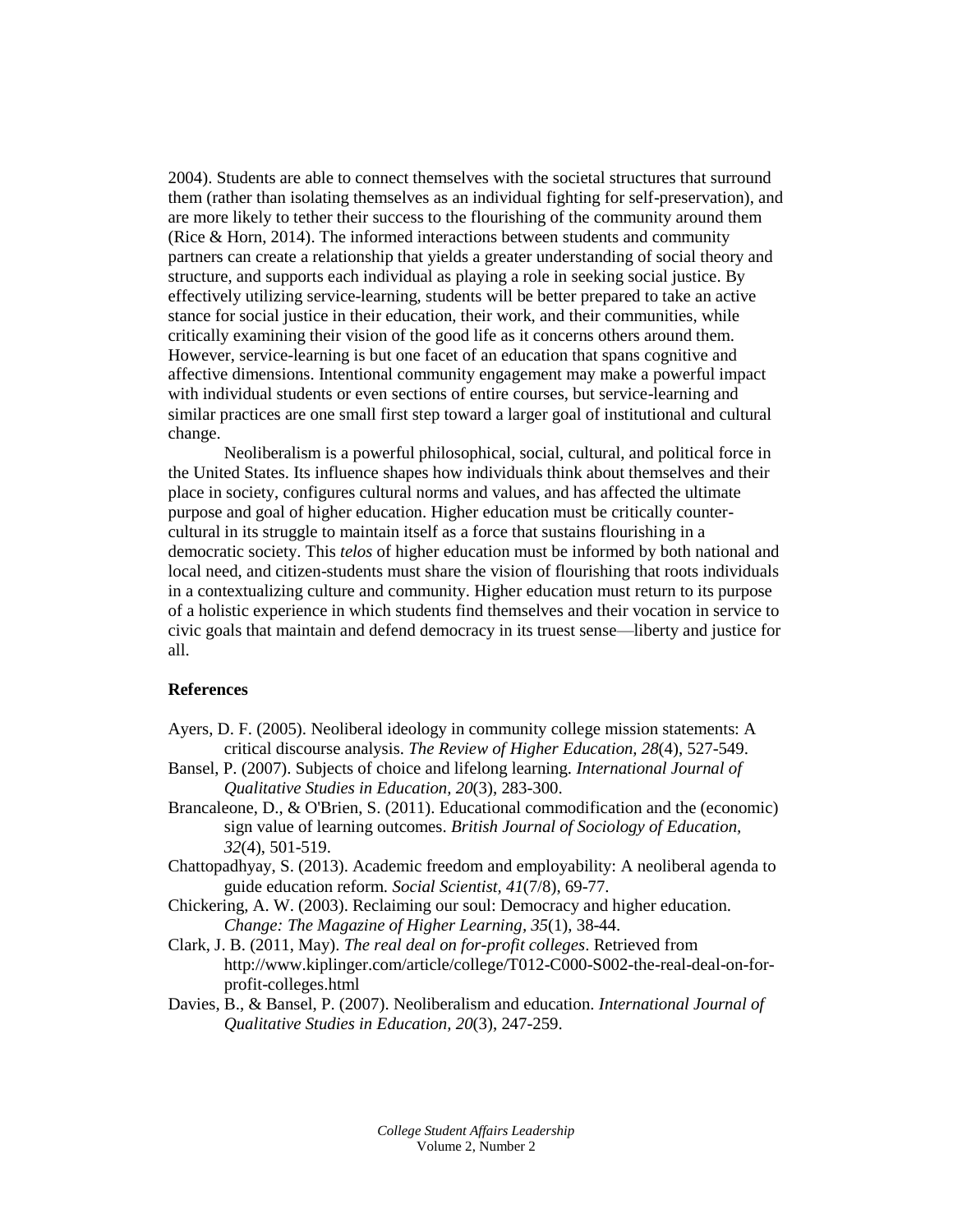- Davies, B., Gottsche, M., & Bansel, P. (2006). The rise and fall of the neo-liberal university. *European Journal of Education, 41*(2), 305-319.
- El-Shall, M. H. (2014). Net/working: Higher education in the age of neoliberalism, crisis and social media. *Education & Training, 56*(7), 599-612.
- Flyvbjerg, B. (1998). Habermas and Foucault: Thinkers for civil society? *The British Journal of Sociology, 49*(2), 210-233.
- Gerard, R. W. (1957). Problems in the institutionalization of higher education: An analysis based on historical materials. *Behavioral Science, 2*(2), 134-146.
- Henderson, J. A., & Hursh, D. W. (2014). Economics and education for human flourishing: Wendell Berry and the "oikonomic" alternative to neoliberalism. *Educational Studies: Journal of the American Educational Studies Association, 50*(2), 167-186.
- Hibben, J. G. (1912). The philosophy of education. *The North American Review, 195*(6), 847-857.
- Howard-Vital, M. (2006). The appeal of for-profit institutions. *Change: The Magazine of Higher Learning, 38*(1), 68-71.
- Hursh, D. (2007). Assessing No Child Left Behind and the rise of neoliberal education policies. *American Educational Research Journal, 44*(3), 493-518.
- Hursh, D., & Wall, A. F. (2011). Repoliticizing higher education assessment within neoliberal globalization. *Policy Futures in Education, 9*(5), 560-572.
- Kascák, O., & Pupala, B. (2011). Governmentality neoliberalism education: The risk perspective. *Journal of Pedagogy, 2*(2), 145-160.
- Klees, S. J. (2008). A quarter century of neoliberal thinking in education: Misleading analyses and failed policies. *Globalisation, Societies and Education, 6*(4), 311- 348.
- Lattuca, L. R., & Stark, J. S. (2011). External influences on curriculum: Sociocultural context. In S. R. Harper & J. F. L. Jackson (Eds.), *Introduction to American higher education* (pp. 93-128). New York, NY: Routledge.
- Lipman, P. (2013). Economic crisis, accountability, and the state's coercive assault on public education in the USA. *Journal of Education Policy, 28*(5), 557-573.
- Moreau, M., & Leathwood, C. (2006). Graduates' employment and the discourse of employability: A critical analysis. *Journal of Education and Work, 19*(4), 305- 324.
- Norby, J. R., Goetter, W. G. J., Stueckle, A. F., Midgley, T. K., Shreeve, W., & Michele, B. D. (1986). Note on the purpose of higher education. *Higher Education Review, 18*(3), 46-51.
- Olssen, M. (2006). Understanding the mechanisms of neoliberal control: Lifelong learning, flexibility and knowledge capitalism. *International Journal of Lifelong Education, 25*(3), 213-230.
- Prakash, M. S. (1994). What are people for? Wendell Berry on education, ecology, and culture. *Educational Theory, 44*(2), 135-157.
- Ryan, G., Toohey, S., & Hughes, C. (1996). The purpose, value and structure of the practicum in higher education: A literature review. *Higher Education, 31*(3), 355-377.